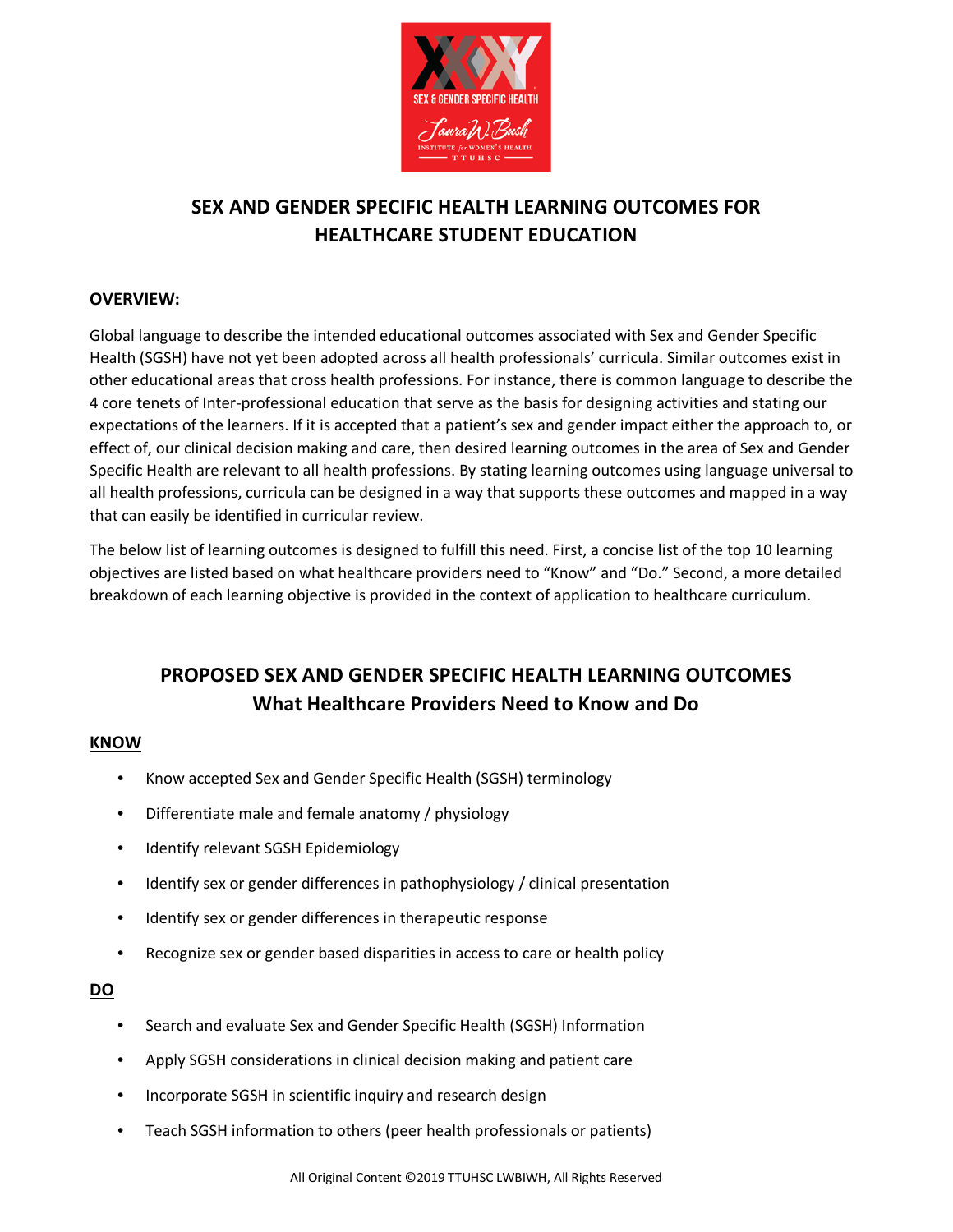

# **Examples of what Each of These Mean for Healthcare Curriculum**

#### **KNOW**

- **Knowing accepted Sex and Gender Specific Health (SGSH) terminology:**
	- State definitions of sex, gender, and sexual orientation
	- Differentiate a sex exclusive vs sex inclusive focus
	- Recognize conflation of terms in published literature
- **Differentiating male and female anatomy / physiology:**
	- Describe chromosomal and genetic differentiation between male and female organisms
	- Identify aspects of anatomy and physiology that differentiate male and female e.g. reproductive organs (sex exclusive)
	- Identify sex based differences in structures and organ systems that are common to all humans (sex inclusive)
	- Identify developmental differences between sexes across the lifespan
- **Identifying relevant SGSH Epidemiology**
	- Differentiate patterns of health risk or disease virulence in male and female populations
- **Identifying sex or gender differences in pathophysiology / clinical presentation**
	- Identify differences in disease presentation and progression in male and female patients
- **Identifying sex or gender differences in therapeutic response**
	- Identify differences in therapeutic outcomes between male and female patients
		- This includes drug and non-drug outcomes. With respect to drug therapy outcomes, specifically, this can include identifying Pharmacokinetic and Pharmacodynamic differences.
- **Recognizing sex or gender based disparities in access to care or health policy**
	- Apply knowledge of sex or gender differences in approaches to patient assessment (including symptom evaluation, patient chaperones, or disparities in diagnosis accuracy…)
	- Identify gender disparities in insurability
	- Identify potential institutional bias in treatment algorithms and clinical protocols